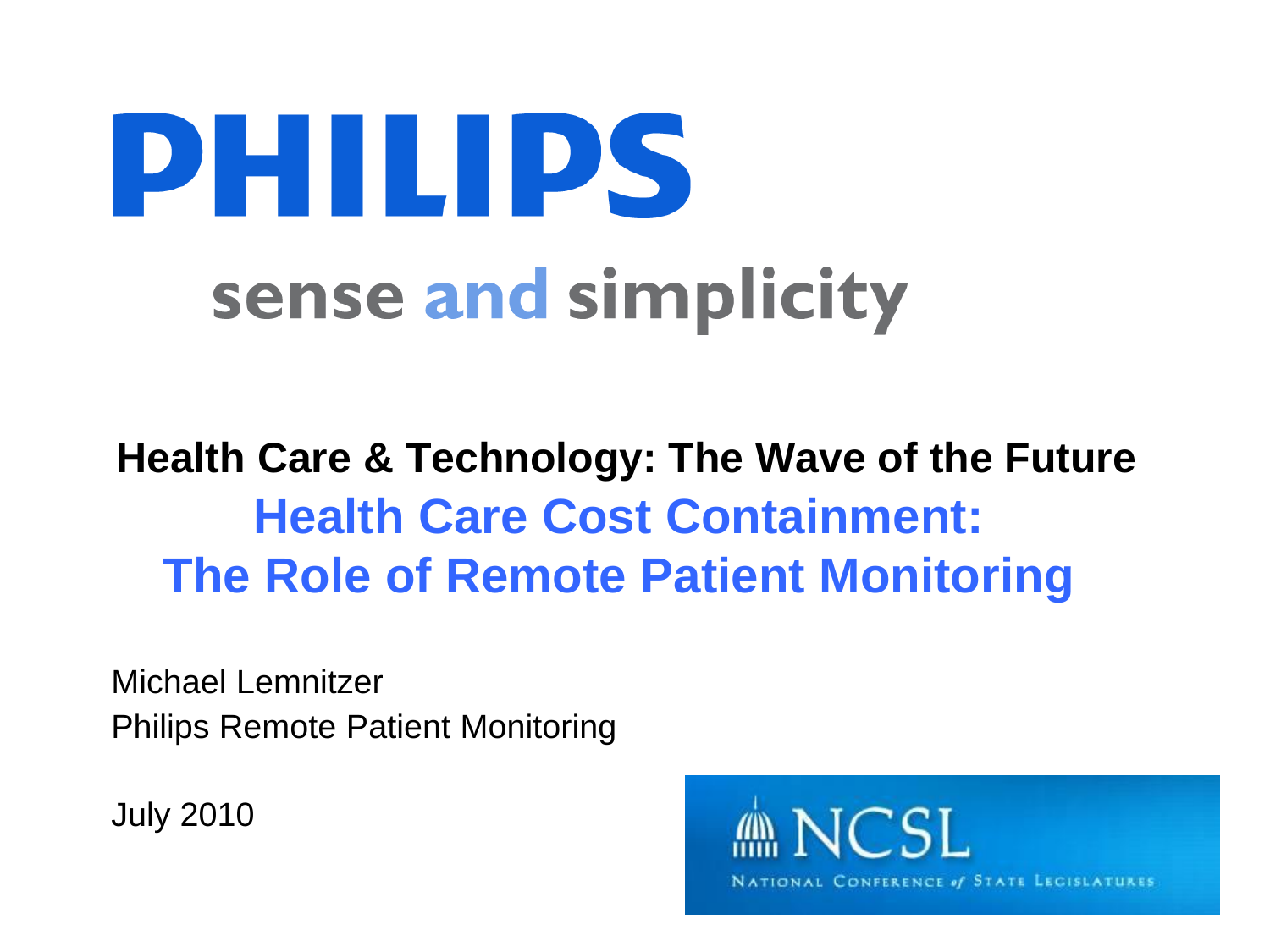#### **PHILIPS**

### Collectively, we have One Vision to fulfill



- Imaging Systems
- Customer Services
- Healthcare Informatics
- Ultrasound & Monitoring **Solutions**
- Visicu (eICU)
- Home Healthcare Solutions



- Lamps
- Professional Luminaires & **Systems**
- Home Luminaires & Systems
- Lighting Electronics
- Automotive
- Solid State Modules
- Special Lighting Applications

#### Philips Healthcare Philips Lighting Philips Consumer Lifestyle



- Domestic Appliances
- Health and Wellness
- Direct Life
- Shaving and Beauty
- Connected Displays
- Peripherals and Accessories
- Home Networks
- Video and Multimedia
- Audio and Multimedia
- Professional and Business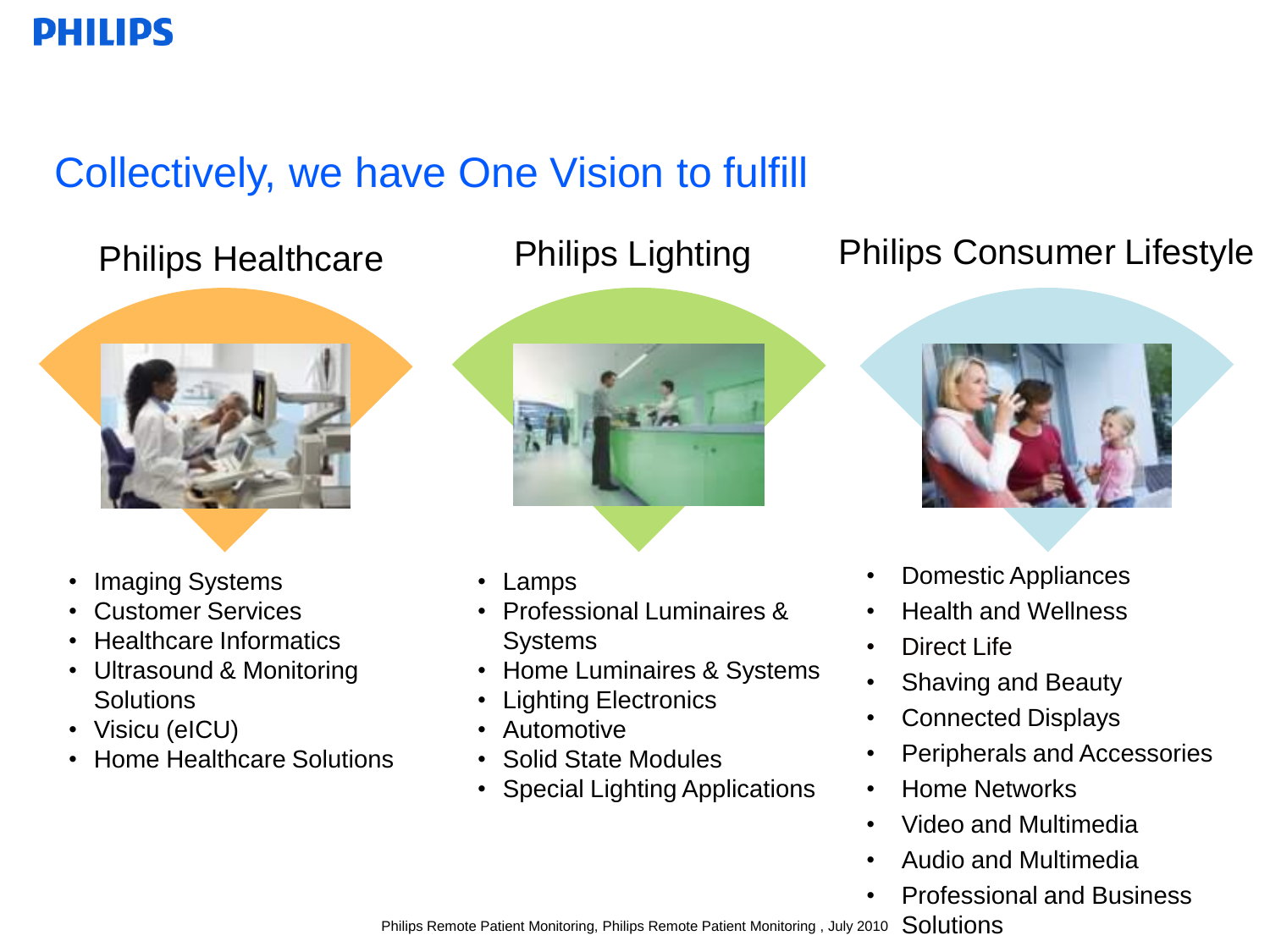#### **PHILIPS**

### **Examples of remote monitoring technology**



#### Cardiac Monitoring **Services**

- monitoring
- ICD/Pacemaker monitoring
- INR@Home patient self-testing service



Personal **Emergency** Response **Service** 



## **Medication**



Confidential **Philips Remote Patient Monitoring, Philips Remote Patient Monitoring** , July 2010<br>3 Sleep Apnea and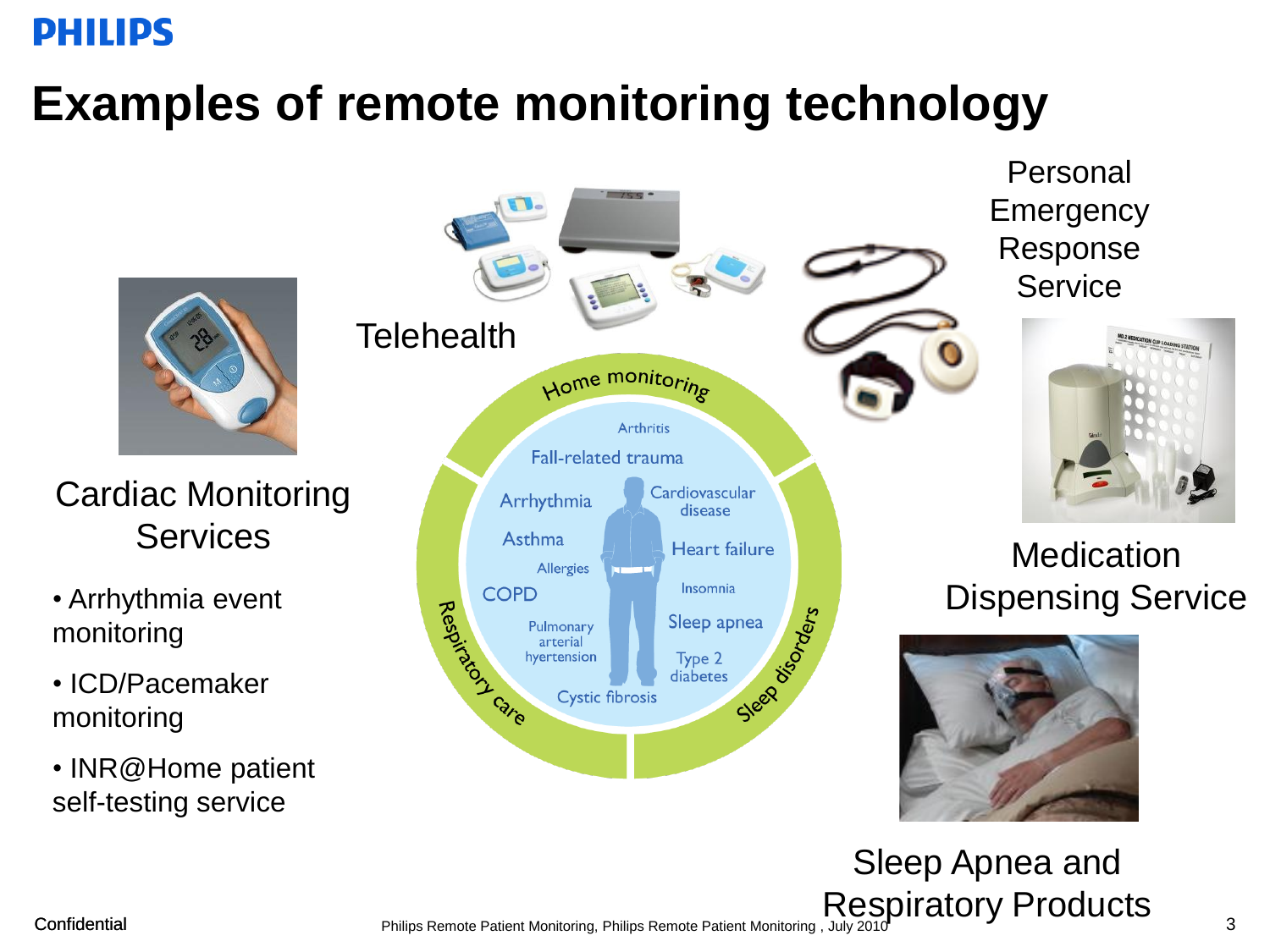#### **DHILIDS**

### **Why provide post-discharge remote patient monitoring?**

- *Providers need to reduce re-hospitalizations and* **improve clinical outcomes**
	- Hospital industry, the national average for Medicare heart failure patients readmitted within 30 days post-discharge is 24.5%.
	- Home Care industry, the national average of Medicare patients readmitted to the hospital during a 60-day plan of care is 29%.
- *New federal payment methodologies are being evaluated and directly linked to performance and outcomes:*
	- Bundled Payment
	- Gain Sharing
	- Medical Home
	- Alternative Care Organizations (ACO's)
	- Independence at Home Act
	- New State initiatives
	- Incentives and Penalties will be prevalent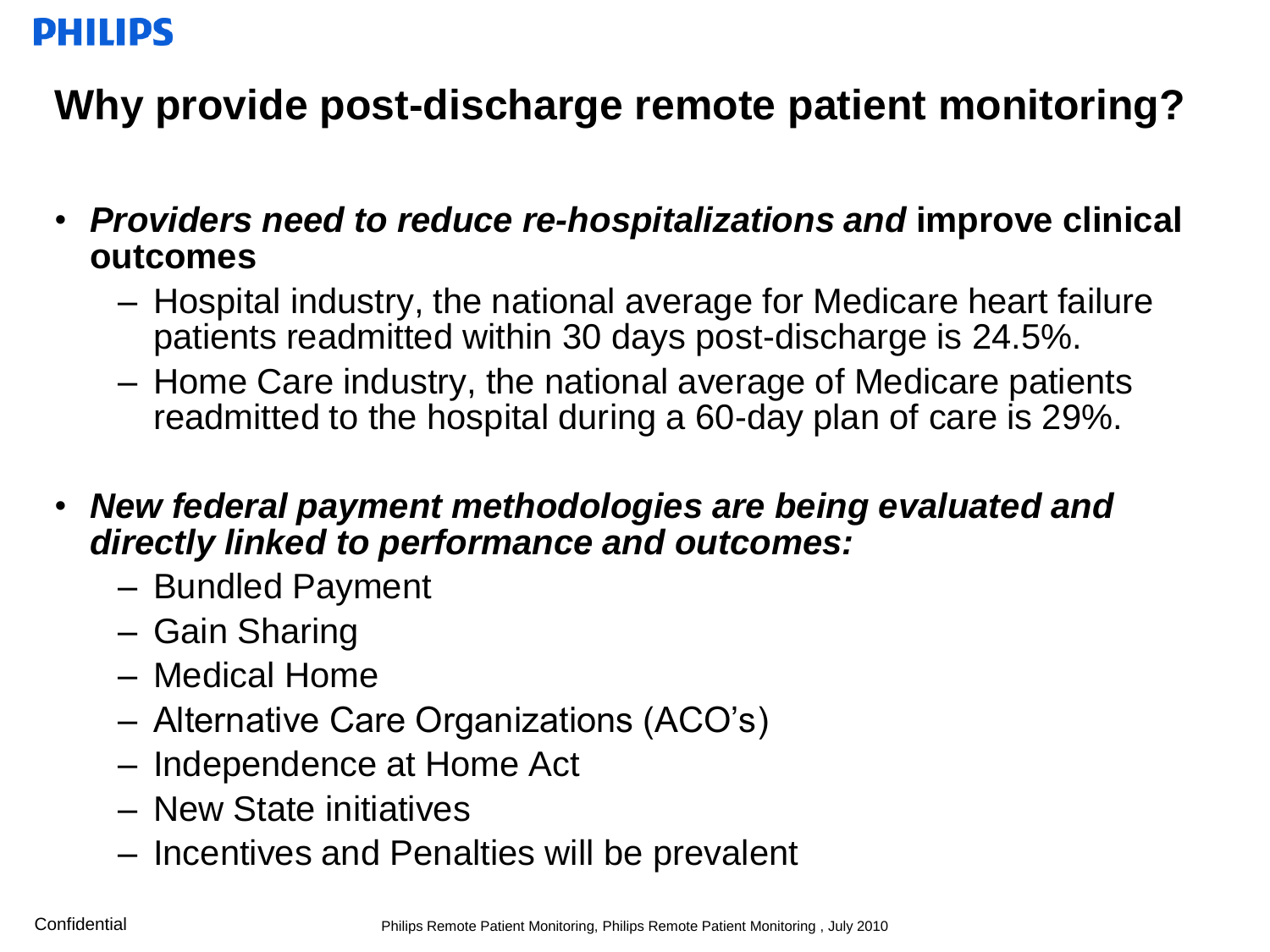

## Telehealth Pilot State of Kansas Preview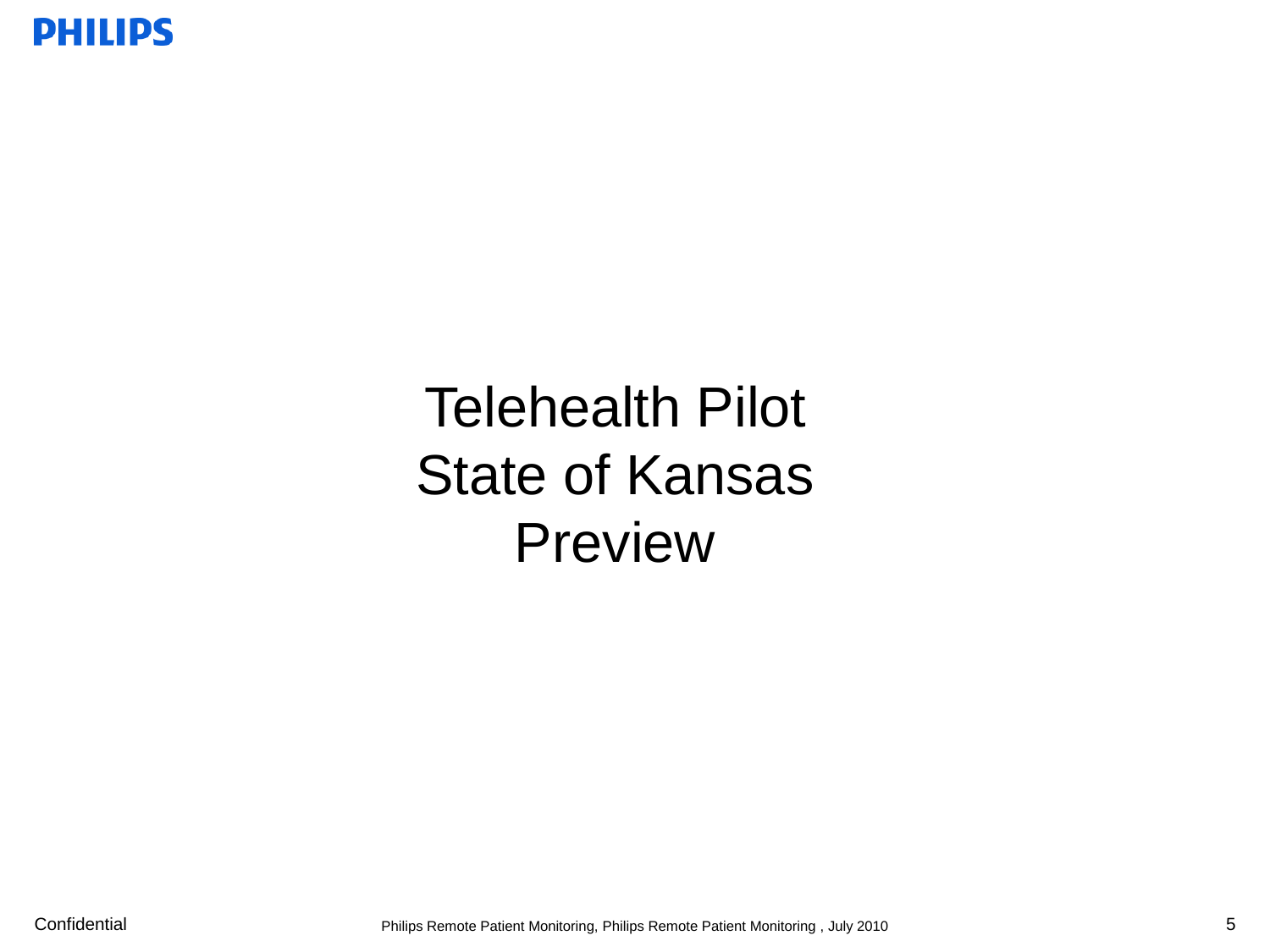### State of Kansas Telehealth Pilot

The study group consisted of 73 women and 15 men. Ages ranged from 65 to 96 years, with an average age of 79. Hypertension was the single most common diagnosis with 15 clients having this condition. Eleven people had congestive heart failure (CHF), followed by diabetes (9) and chronic obstructive pulmonary disorder (COPD; 4). The remaining 49 participants had multiple comorbidities of these four illnesses.

| Variable               | <b>Baseline Mean</b> | <b>Intervention Mean</b> | <b>Significant Change?</b> |
|------------------------|----------------------|--------------------------|----------------------------|
| <b>Hospital Visits</b> |                      | l.6                      | No                         |
| <b>Hospital Days</b>   | 22.3                 | 17.6                     | No                         |
| <b>Hospital Costs</b>  | \$60,253             | \$40,507                 | No                         |
| E.D. Visits            | .52                  | .28                      | Yes                        |
| E.D. Costs             | \$3754               | \$1808                   | No                         |
| <b>Total Costs</b>     | \$94,535             | \$85,807                 | No                         |

Table 1: Comparison of baseline and intervention mean rates of pilot variables.

Credit: Kansas HCBS Telehealth Pilot and Windsor Place (provider)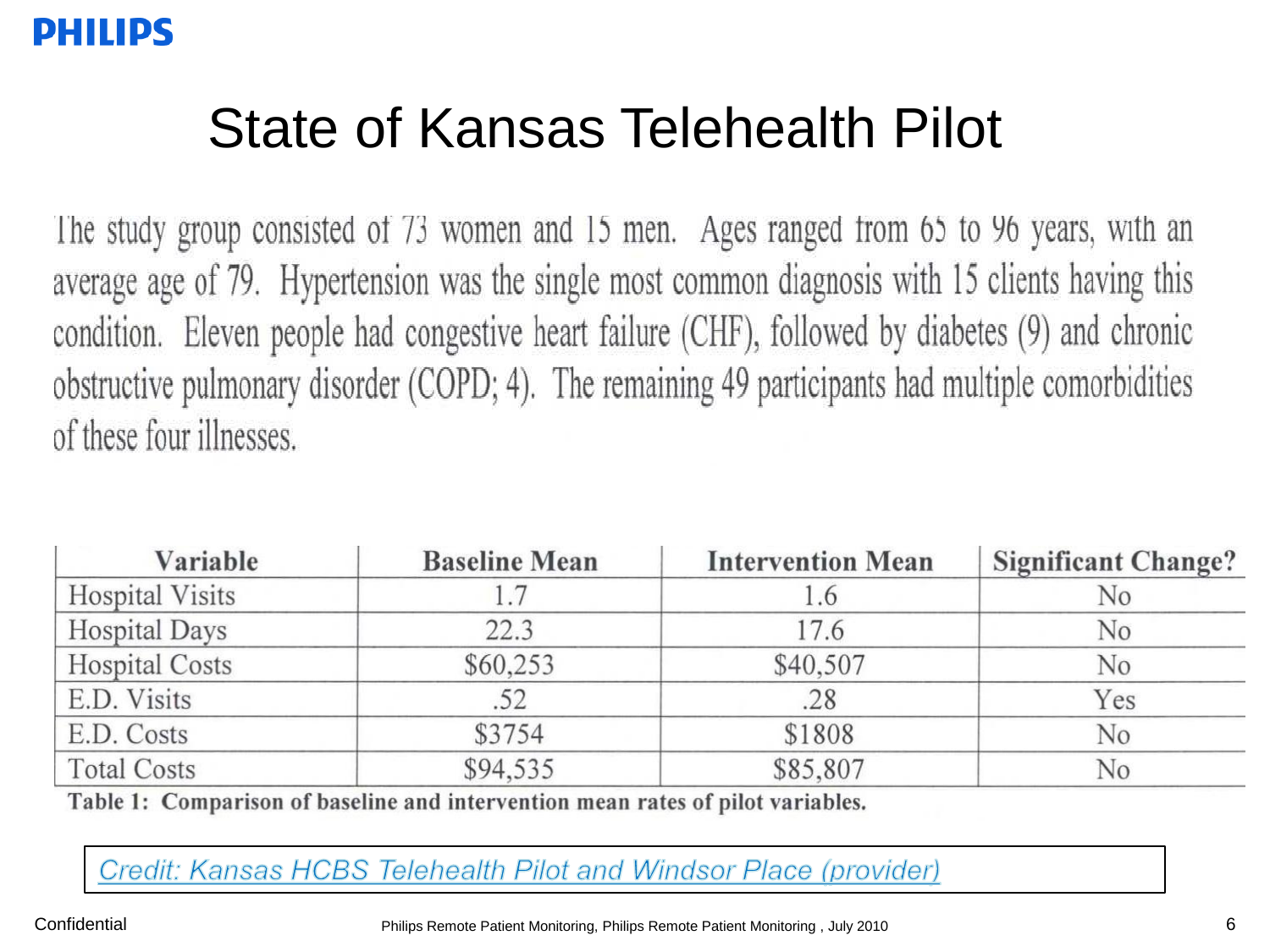#### **PHILIPS**

### State of Kansas Telehealth Pilot

| Item                                                                                          | Mean (On 1-4 scale) |
|-----------------------------------------------------------------------------------------------|---------------------|
| This health monitoring technology improves my health care.                                    | 3.30                |
| I would rather go to my doctor than use this technology.                                      | 2.04                |
| This technology improves my life.                                                             | 3.09                |
| I am more involved in my health care as a result of this technology.                          | 3.35                |
| I do not trust this technology to help me with my health.                                     | 2.00                |
| This technology will help me live in my home longer.                                          | 3.52                |
| Using this technology has been a positive experience for me.                                  | 3.48                |
| This technology is easy to use.                                                               | 3.39                |
| I am confident that this technology will help me if my health starts to<br>decline.           | 3.30                |
| I feel better able to manage my health care with use of this technology than<br>I did before. | 3.09                |
| I have gone to my doctor at least once because of what I found out with the<br>technology.    | 3.35                |
| I would like to use this technology for as long as I can.                                     | 3.39                |

Table 3: Mean scores of perception items on 1 (strongly disagree) to 4 (strongly agree) Likert scale for Year 1 participants after 2 years of telehealth.

Credit: Kansas HCBS Telehealth Pilot and Windsor Place (provider)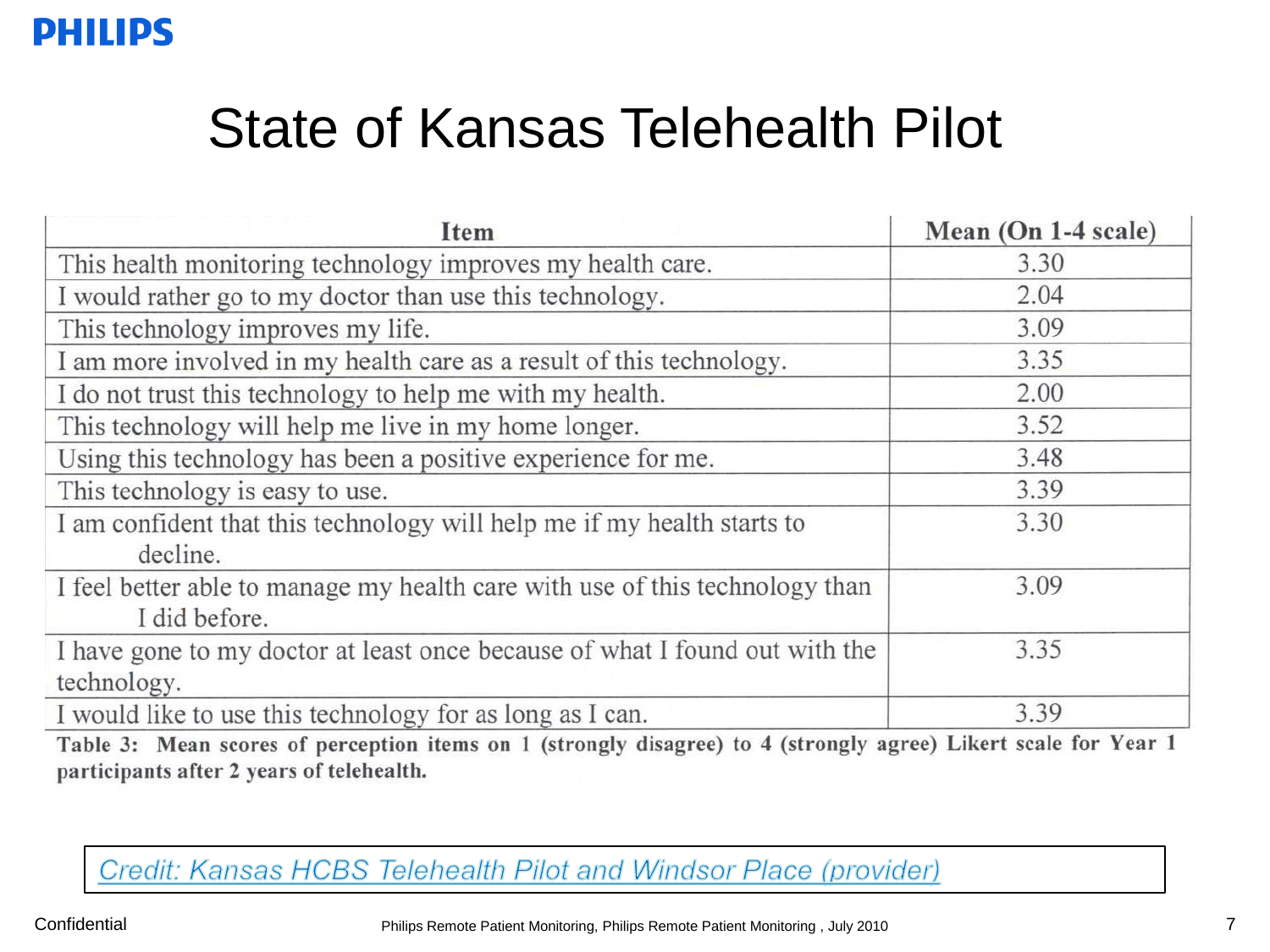#### DHIIIDC

### State of Kansas Telehealth Pilot

- Current status
	- Legislation was passed to expand pilot to 500 patients in FY2011
	- One additional year to further validate initial findings
	- Statistical relevance is important to finalize findings
	- Cost savings are present and patient satisfaction is high
	- End result goal is demonstrate the effectiveness and appropriateness and approve reimbursement for remote patient monitoring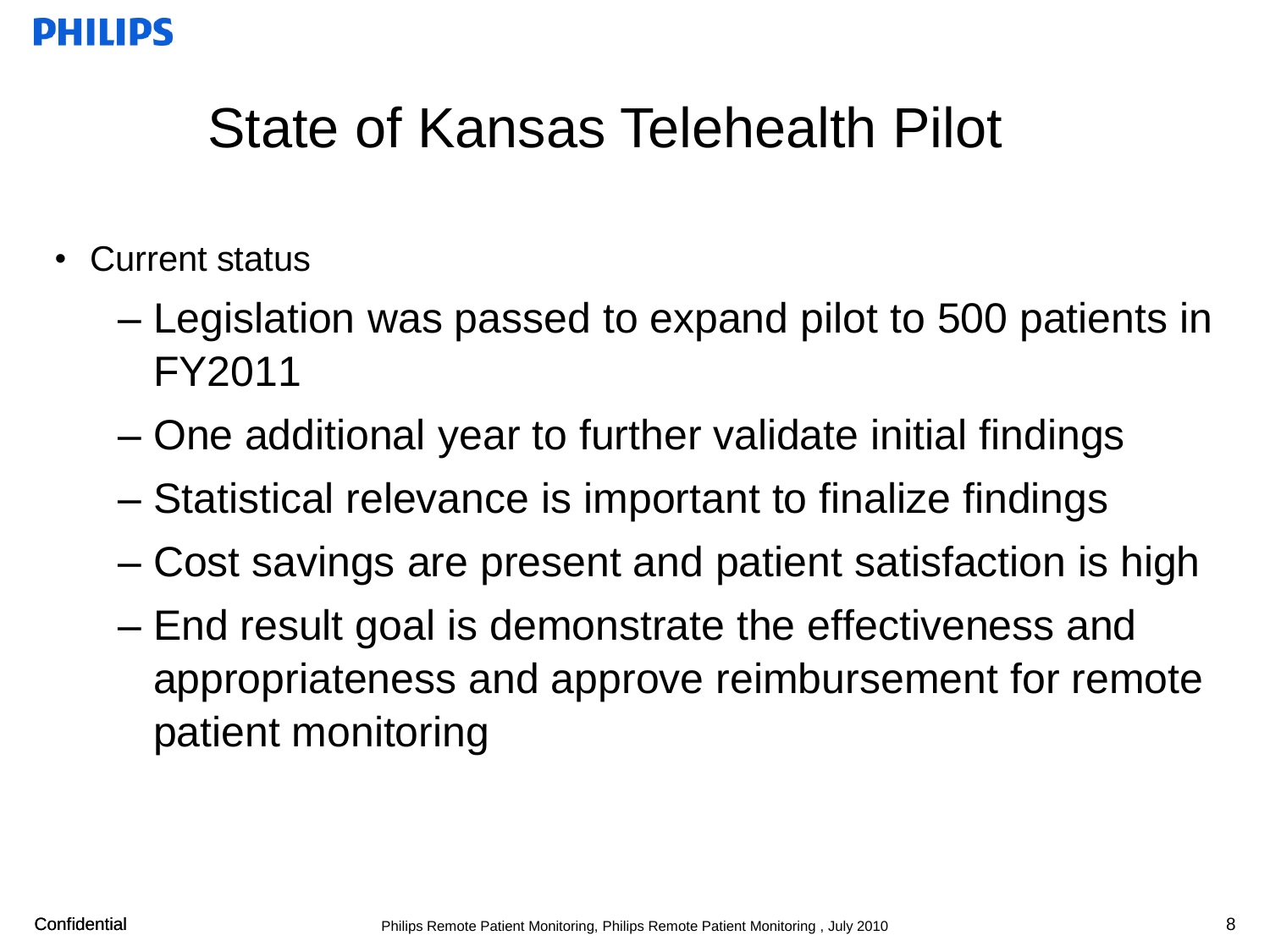

#### **State of New York Telehealth Initiative**



Outcomes as a Result of Home Telehealth:

#### *Credit: Home Care Association, New York State*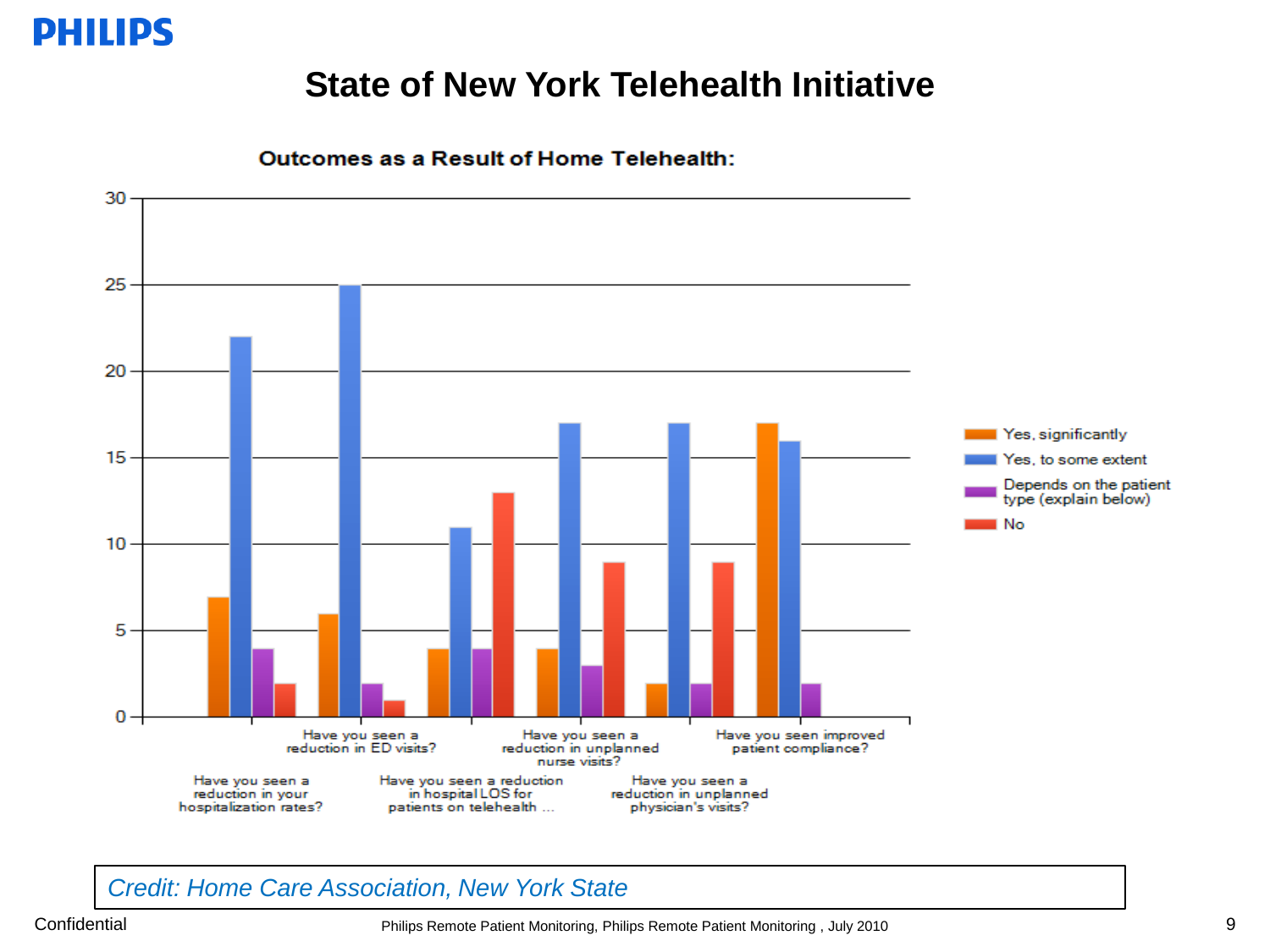

Where is reimbursement today?

### **Personal Emergency Response Service**

 $\geq 40+$  states

### **Medication Management**

Less than 10 states…and growing

### **Remote Patient Monitoring**

Less than 10 states…and growing

**EXALLE SHANSAS AND MASSACHUSETS Are in-process**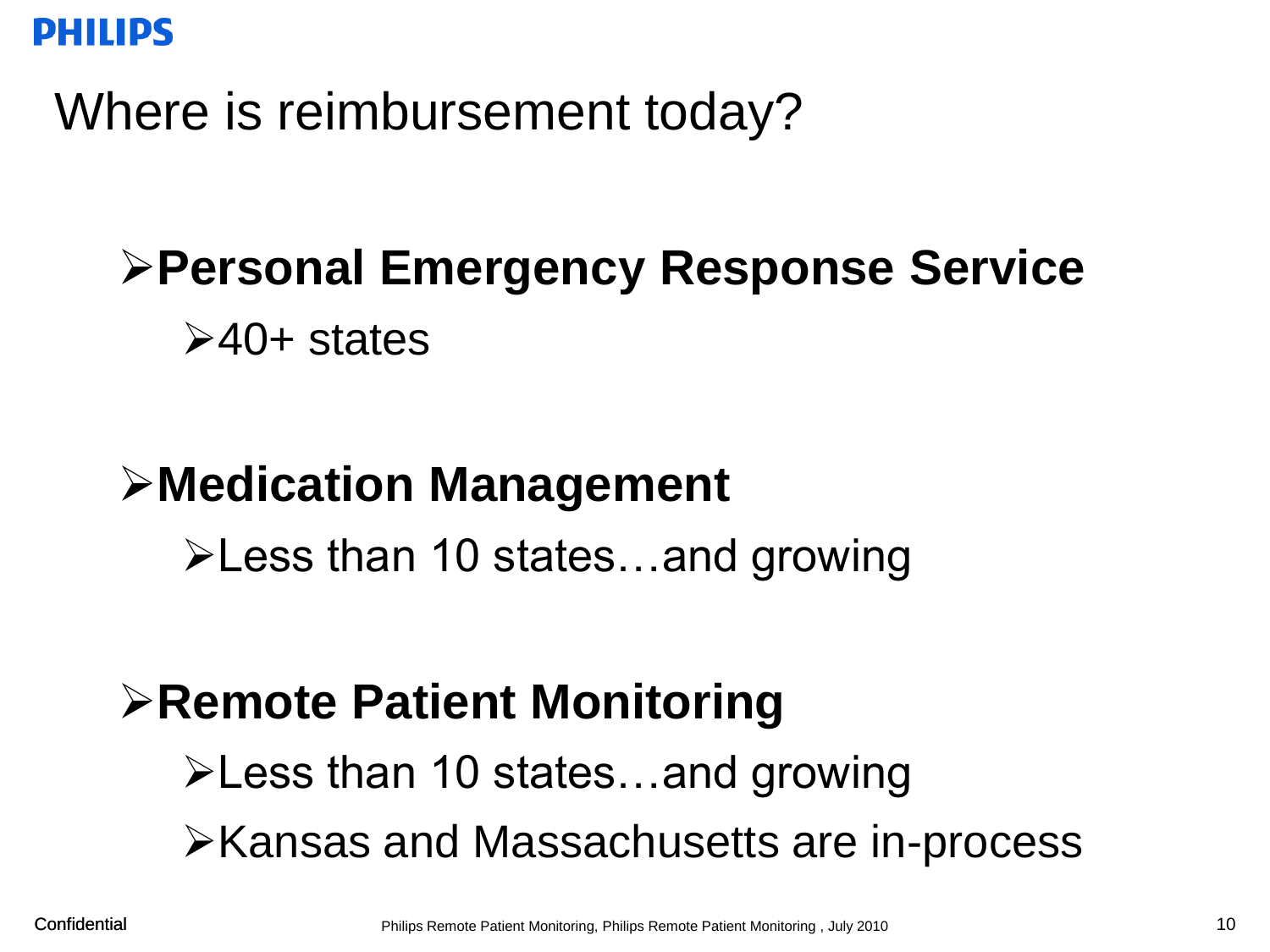#### **DHIIIDS**

### Outcomes-Case Examples

- 10/28/09 **Banner Health System, Arizona** noted that they have provided remote patient monitoring services to patients with heart failure and other chronic diseases since 2006 including more than 550 patients in the past three years, achieving a readmission rate of 3.8 percent for patients on monitoring versus a state average of 21 and national average of 24%. *(press release, October 29, 2009)*.
- 01/29/10 **Sentara Health System**, **Virginia**, rated the top integrated hospital system by Modern Healthcare in January 2010, noted in a recent national presentation that they have been reducing hospital readmission rates by 70% or more when patients are remotely monitored in the home. Additional programs focus on "Hospital to Home" and ED models. *(World Health Congress, January 2009, National Home Care Association, July 2010)*